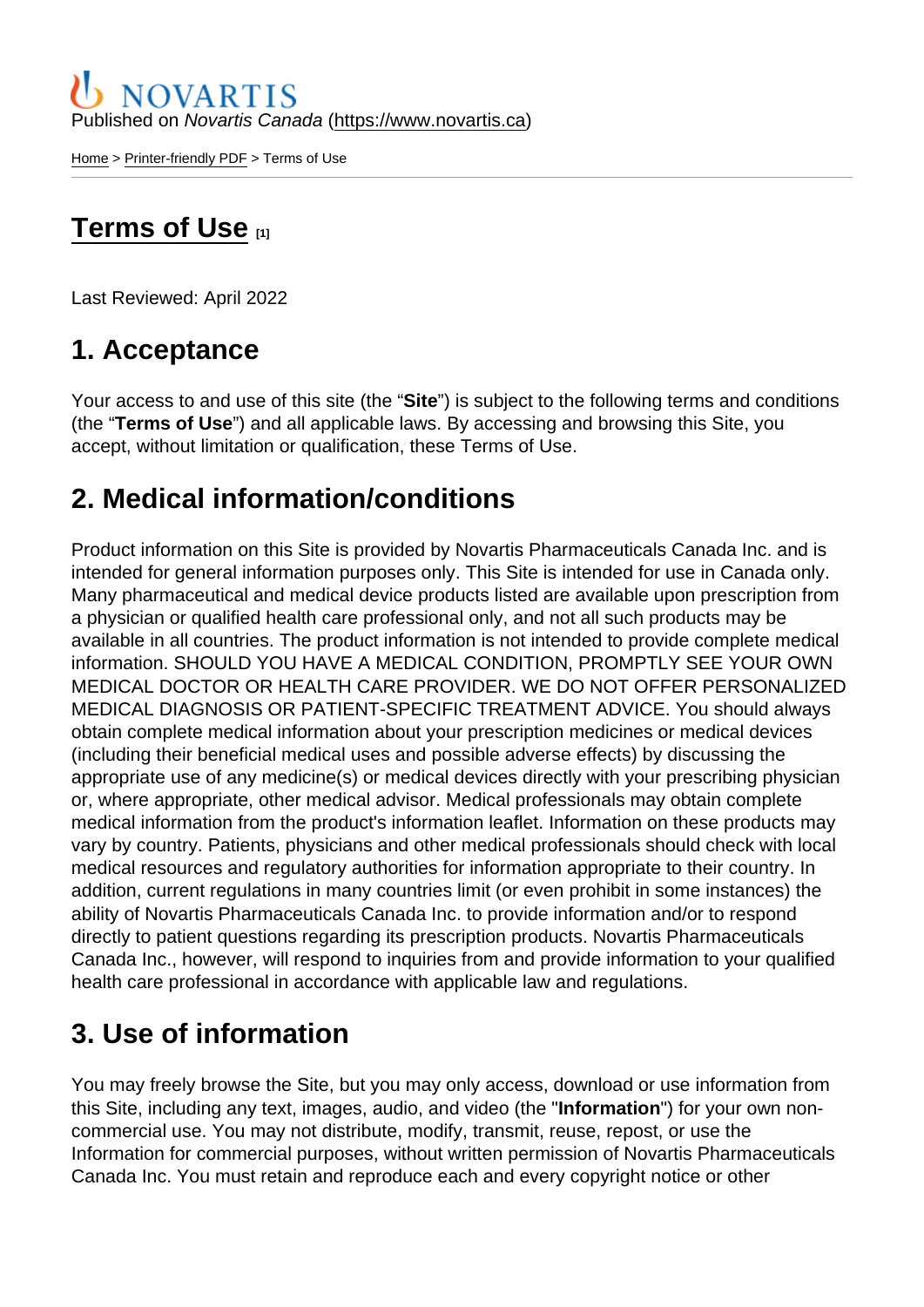proprietary rights notice contained in any Information you download. You should assume that everything you see or read on this Site is protected by copyright unless otherwise noted and may not be used except as provided in these Terms of Use or in the text on the Site without the written permission of Novartis Pharmaceuticals Canada Inc. Except as otherwise permitted in this paragraph, Novartis Pharmaceuticals Canada Inc. neither warrants nor represents that your use of materials displayed on the Site will not infringe rights of third parties not owned by or affiliated with Novartis Pharmaceuticals Canada Inc.. With the exception of the foregoing limited authorization, no license to or right in the Information, or any copyright of Novartis Pharmaceuticals Canada Inc. or of any other party is granted or conferred to you.

#### **4. Trademarks/proprietary rights**

You should assume that all product names appearing on this Site, whether or not appearing in large print, italics or with the trademark symbol are trademarks of Novartis Pharmaceuticals Canada Inc., its affiliates or licensors. This Site may also contain or reference patents, proprietary information, technologies, products, processes or other proprietary rights of Novartis Pharmaceuticals Canada Inc. and/or other parties. No license to or right in any such trademarks, patents, trade secrets, technologies, products, processes and other proprietary rights of Novartis Pharmaceuticals Canada Inc. and/or other parties is granted to or conferred upon you. All product names published in italics on this Site are trademarks owned by or licensed to the Novartis Group.

# **5. Disclaimer of warranties**

While Novartis Pharmaceuticals Canada Inc. uses reasonable efforts to ensure that the Information is accurate and up to date, the Information may contain inaccuracies or typographical errors. Novartis Pharmaceuticals Canada Inc. reserves the right to make changes, corrections and/or improvements to the Information, and to the products and programs described in such Information, at any time without notice. Novartis Pharmaceuticals Canada Inc. makes no warranties or representations as to the accuracy of any of the Information. Novartis Pharmaceuticals Canada Inc. assumes no liability or responsibility for any errors or omissions in the content of the Site. ALL INFORMATION IS PROVIDED "AS IS." NOVARTIS PHARMACEUTICALS CANADA INC. PROVIDES NO WARRANTIES ABOUT THE COMPLETENESS OR ACCURACY OF THE INFORMATION ON THIS SITE OR ITS POSSIBLE USES. CONSEQUENTLY, THE INFORMATION SHOULD BE CAREFULLY EVALUATED BY SITE VISITORS. NEITHER NOVARTIS PHARMACEUTICALS CANADA INC., NOR ANY OTHER NOVARTIS GROUP COMPANY, NOR ANY OTHER PARTY INVOLVED IN CREATING, PRODUCING OR DELIVERING THIS SITE TO YOU SHALL BE LIABLE FOR ANY DIRECT, INCIDENTAL, CONSEQUENTIAL, INDIRECT OR PUNITIVE DAMAGES ARISING OUT OF ACCESS TO, USE OF OR INABILITY TO USE THIS SITE, OR ANY ERRORS OR OMISSIONS IN THE CONTENT OF THE SITE. Some jurisdictions do not allow the exclusion of implied warranties, so the above exclusion may not apply to you. Novartis Pharmaceuticals Canada Inc. also assumes no responsibility, and shall not be liable for, any damages to, or viruses that may infect, your computer equipment or other property on account of your access to, or use of the Information. Novartis Pharmaceuticals Canada Inc. reserves the right to discontinue this Site at any time without notice and without liability.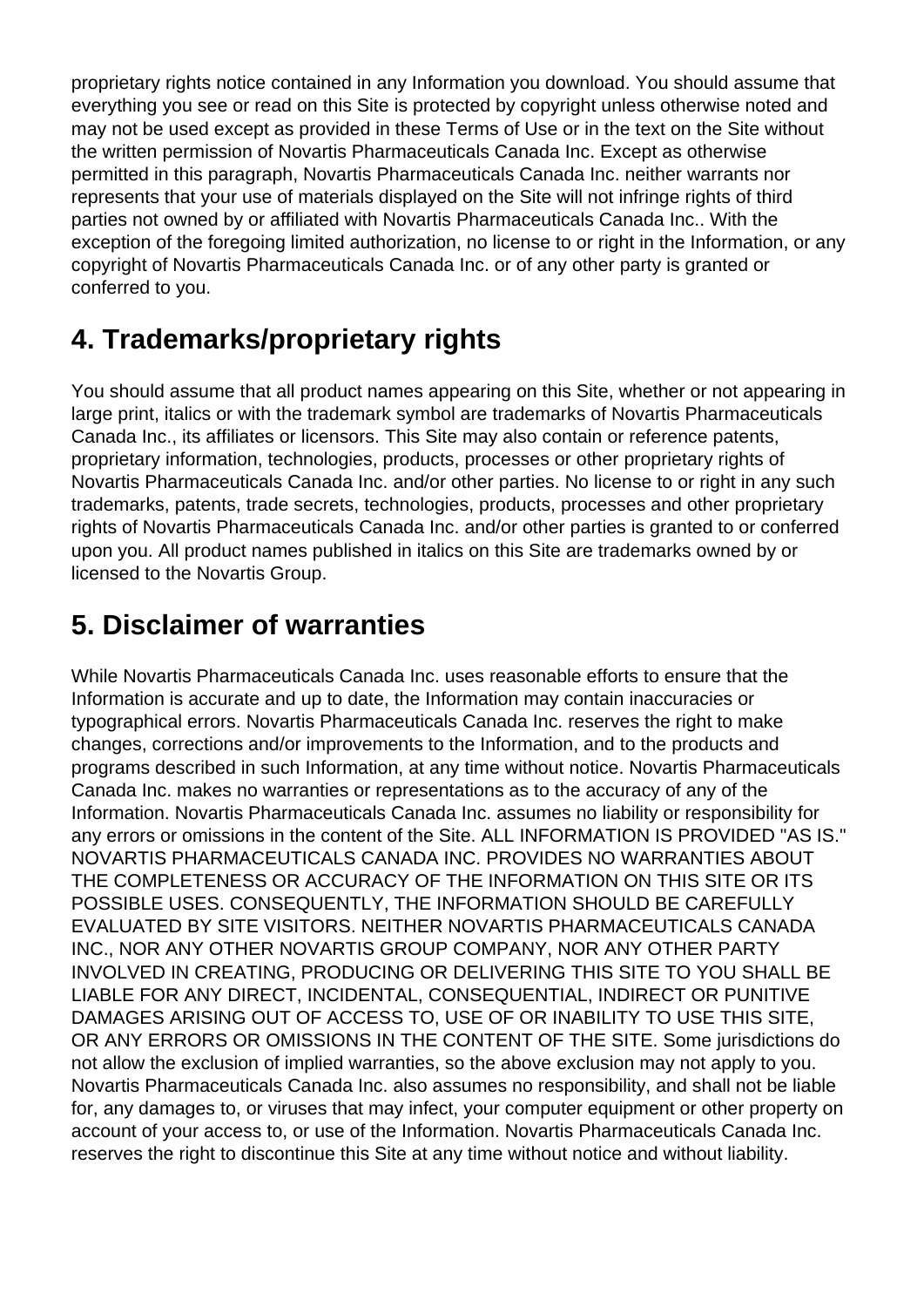# **6. Information you supply to us**

Except for information covered by our Privacy Policy, any communication or material you transmit to the Site by electronic mail or otherwise, including any data, questions, comments, suggestions or the like is, and will be treated as, non-confidential and nonproprietary. Anything you transmit or post becomes the property of Novartis Pharmaceuticals Canada Inc. or its affiliates and may be used for any purpose, including, but not limited to, reproduction, disclosure, transmission, publication, broadcast and posting. Furthermore, Novartis Pharmaceuticals Canada Inc. is free to use, without compensation to you, any ideas, concepts, know-how, or techniques contained in any communication you send to the Site for any purpose whatsoever including, but not limited to, developing, manufacturing and marketing products using such information.

# **7. Worldwide products**

This Site may contain information on worldwide products and services, not all of which are available in every location. A reference to a product or service on this Site does not imply that such product or service is or will be available in your location. The products referred to on this Site may be subject to different regulatory requirements depending on the country of use. Consequently, visitors may be notified that certain sections of this Site are intended only for certain kinds of expert users or only for audiences in certain countries. You should not construe anything on this Site as a promotion or advertisement for any product or for the use of any product that is not authorized by the laws and regulations of your country of residence.

# **8. Disclaimer**

Nothing on this Site shall be interpreted as canvassing or public offering, nor constitute an invitation or offer to invest, subscribe, purchase or deal in the shares or any other securities of Novartis Pharmaceuticals Canada Inc. or any of its affiliates. In particular, actual results and developments may be materially different from any forecast, opinion or expectation expressed on this Site and the past performance of the price of securities must not be relied on as a guide to their future performance.

# **9. Links to this Site**

Novartis Pharmaceuticals Canada Inc. has not reviewed any or all of the third-party websites which contain links to this Site and is not responsible for the content of any such off-site pages or any other sites linked to the Site. If you wish to link your website to this Site, you may only link to the home page. You may not link to any other pages within this Site without the prior written consent of Novartis Pharmaceuticals Canada Inc. Quotation or use of one or more portions of this Site in the site of any third parties without written consent is likewise prohibited.

# **10. Links to other sites**

Links to third-party sites may be provided for the interest or convenience of visitors to this